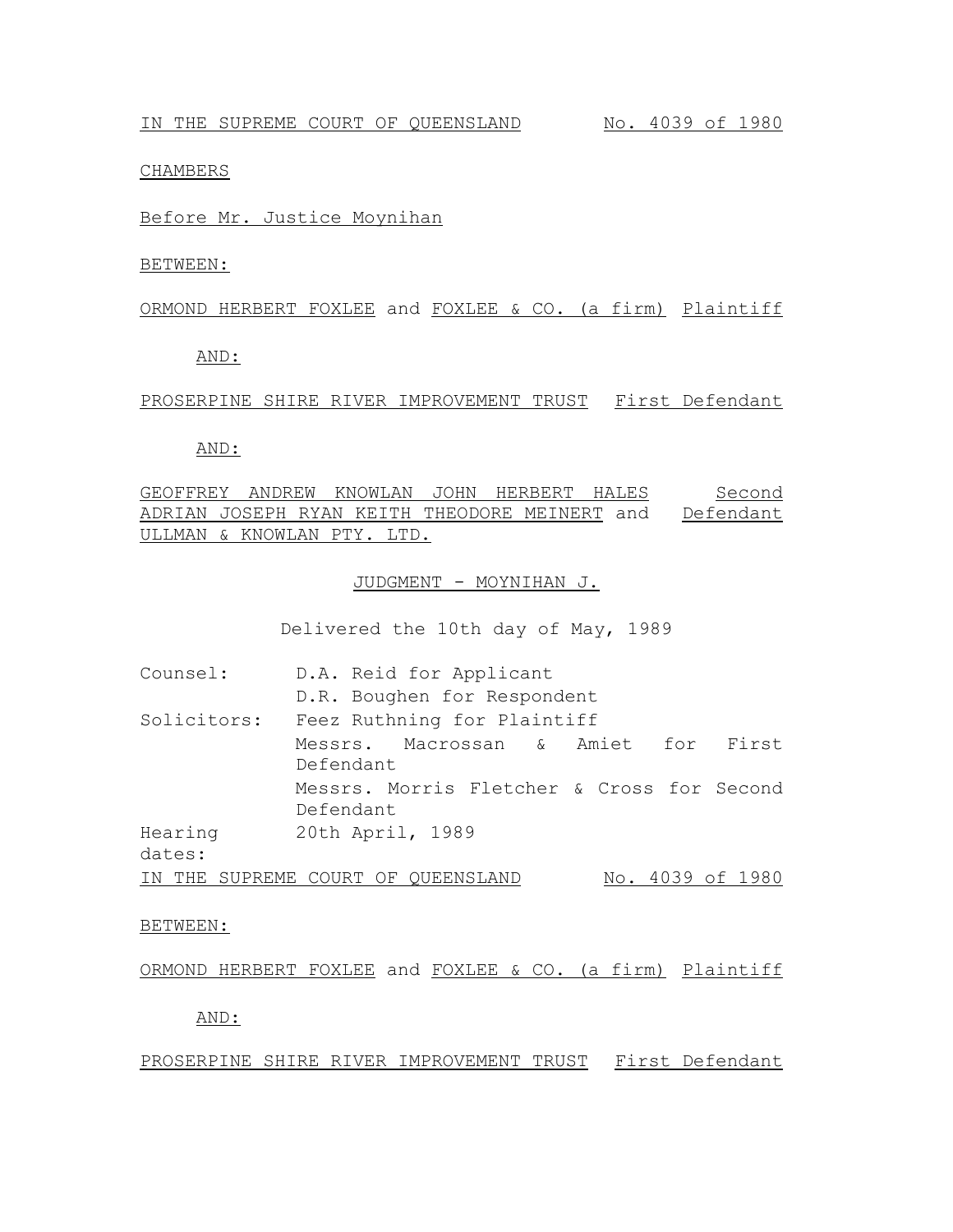#### AND:

#### GEOFFREY ANDREW KNOWLAN JOHN HERBERT HALES ADRIAN JOSEPH RYAN KEITH THEODORE MEINERT and ULLMAN & KNOWLAN PTY. LTD. Second Defendant

## JUDGMENT - MOYNIHAN J.

# Delivered the 10th day of May, 1989

For reasons which I published on 21 December, 1988 I concluded that it was appropriate to have determined prior to the trial of this action a question of law. I left the ultimate formulation of the question to be considered by the parties in the light of my published reasons. Subsequently the plaintiffs and the first defendant asked to have determined as between them a question which they agreed ought to be in the following form:—

"Whether the first defendant is immune from liability for negligence and/or nuisance and/or otherwise (except liability for compensation pursuant to the provisions of the River Trust Improvement Act 1949 as amended) in respect of all works (being works as defined in s. 2(1) of the said Act) undertaken and/or maintained by it as directed or approved by the Commissioner of Water Resources with the consent of the Minister pursuant to the provisions of s. 10 of the said Act provided that, to the extent that the said directions or approvals leaves to the said Trust any discretion as to the manner in which the said works are to be undertaken or maintained, and the said works have been carried out and conducted with all reasonable regard and care for the interests of others."

On the earlier occasion the question I was considering was whether or not a question of law ought to be determined prior to the trial as distinct from determining a question of law. I there refrained from reaching any definitive answer to the question. That is what the plaintiffs and the first defendant now ask me to do.

In my reasons published on 21 December, 1988 I essayed an analysis of the allegations founding claims of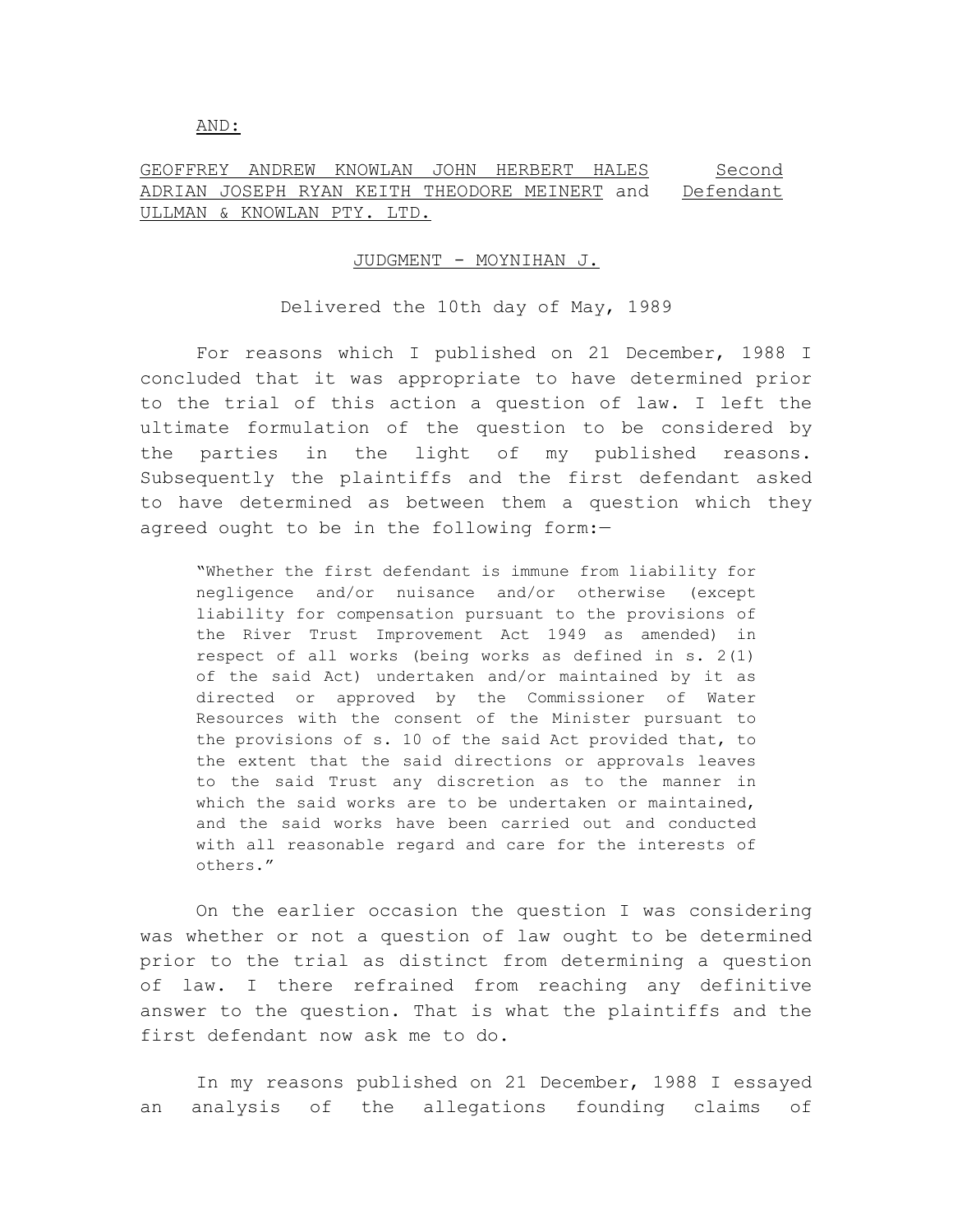negligence and nuisance made by the plaintiffs against the first defendant in the pleadings as they presently stand. I will not repeat that exercise here. Suffice it to say that the action as presently constituted contends for a far wider liability than any which might arise as a consequence of simply carrying out works directed or approved by the Commissioner (as defined by s. 2(1) of the River Improvement Trust Act 1940-1977 - "the Act") with the concert of the Minister. Moreover even in respect of such works the plaintiffs contends for liability on a basis far wider than, as the first defendant would have it, the Act admits. For example, it seems clear from the pleadings that, although by para. 8(d) of its defence; the first defendant pleads a number of specific directions and approvals as authorising the works the effects of which are complained of, one of the issues that the plaintiffs wish to canvas is the concept and design of the whole flood mitigation scheme consequent upon which the specific approvals leading to the construction of the work in issue of the proceeding were obtained.

In my earlier reasons I also undertook an analysis of the more pertinent authorities directed to the issue of statutory authority. I do not propose repeating that exercise in these reasons although it will be necessary to refer to some of the cases. It is however desirable to set out certain of the provisions of the Act.

Section 2 of the Act defines "Works" in these terms:-

"Works" - The term includes the whole or any part of any works, project, undertaking, or other matter or thing whatsoever undertaken and/or maintained under this Act for the purposes of repairing as far as may be damage occasioned to the bank of any river within a river improvement area prior to or after the passing of this Act by flood or cyclone and/or of preventing as far as may be the future occurrence of such damage:

The term also includes any trees, grass, or other plants planted and/or maintained for any of the aforesaid purposes;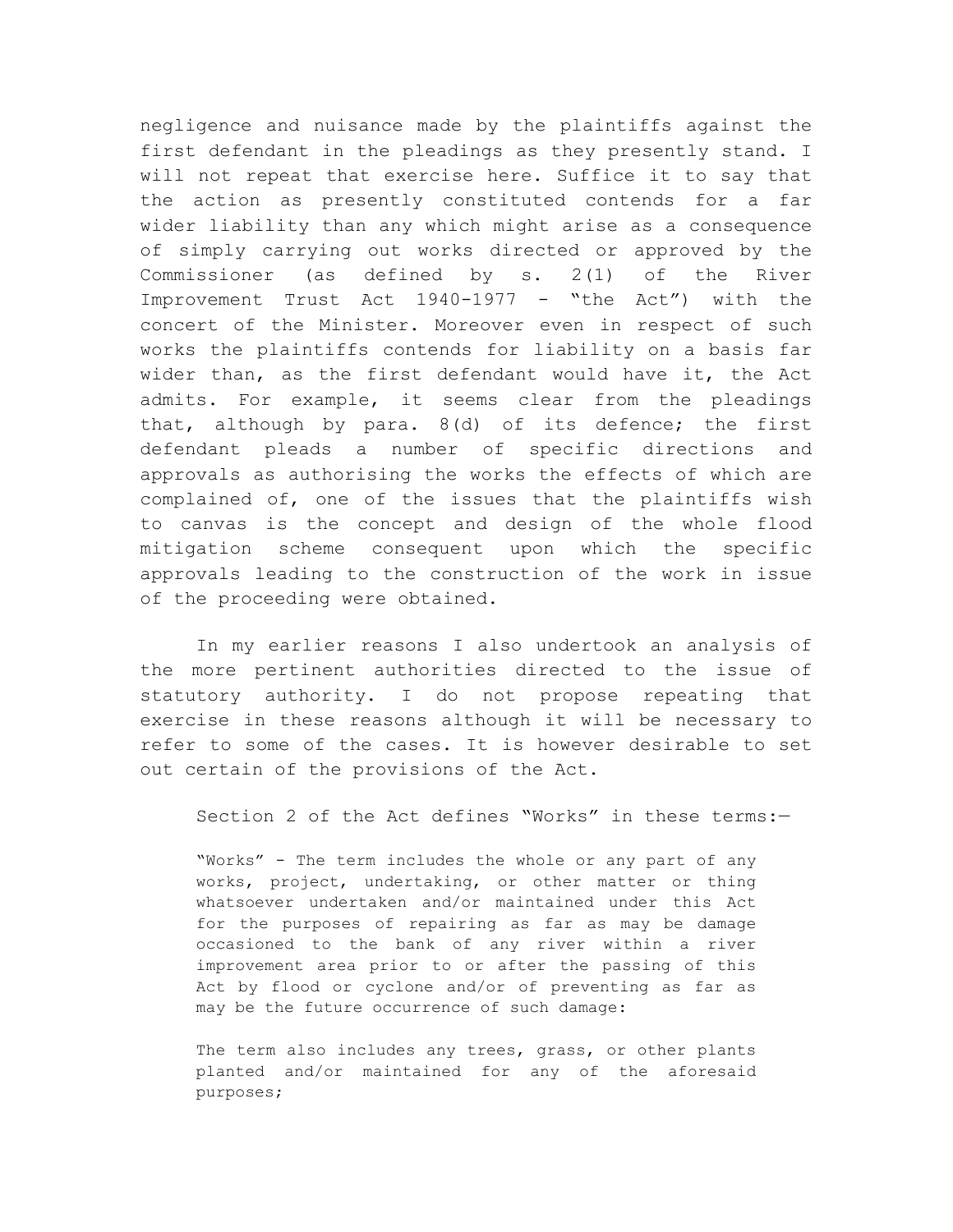The term also includes -

- (a) The removal of dead or growing timber, or other vegetation or aquatic plants, or of silt, shingle, soil, sand, gravel, stone, rock or other matter or thing whatsoever, from the bed, banks or foreshore of any tidal waters or coastal lake or lagoon, or from the water or the bed or banks of a river or from any adjoining, adjacent or nearby lands, the placing or depositing of any such timber, or other vegetation or aquatic plants, or of silt, shingle, soil, sand, gravel, stone, rock or other matter or thing whatsoever, on any adjoining, adjacent or nearby land, including, in the case of removal from adjoining, adjacent or nearby lands hereinbefore referred to, on such lands, and the removal of or otherwise disposing of by burning (where appropriate, having regard to the nature of the matter or thing in question), or by any other means whatsoever, any such timber, or other vegetation or aquatic plants, or of silt, shingle, soil, sand, gravel, stone, rock or other matter or thing whatsoever placed or deposited as aforesaid;
- (b) Changing or preventing the changing of the course of a river; defining and constructing the course of a river through a swamp or otherwise draining land;
- (c) Preventing the erosion of the bed or banks of a river or of adjoining, adjacent or nearby lands by the waters of a river;
- (d) Preventing the siltation of the course of a river where such work is confined to the bed or banks of a river and adjoining, adjacent or nearby lands;
- (e) Preventing the flooding of land by the waters of a river;
- (f) Deepening, widening, straightening or improving the course of a river;
- (g) Preventing the inflow of sea water or saline water into the course of a river; or
- (h) Preventing the erosion of lands by tidal waters or by the waters of any coastal lake or lagoon.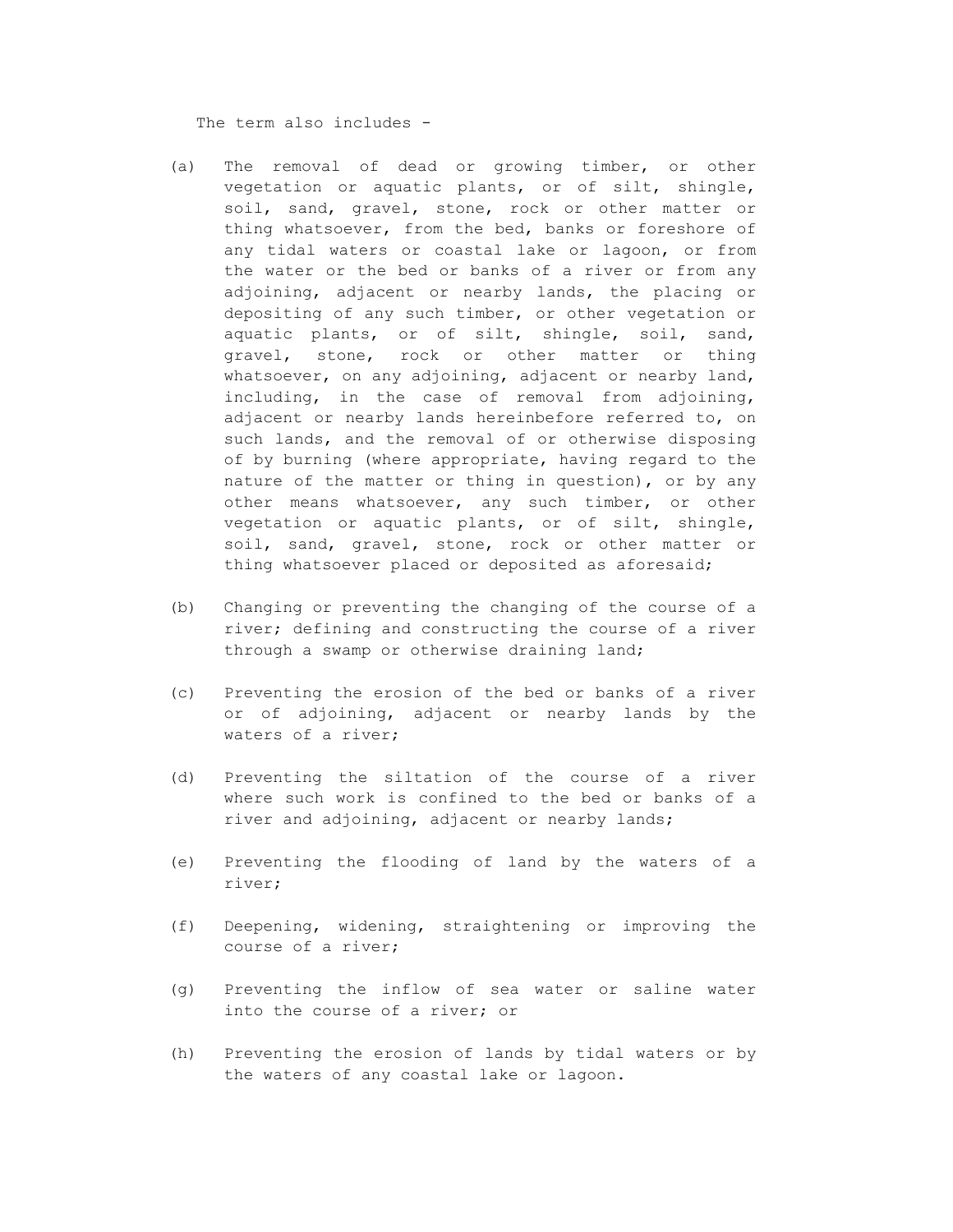Other relevant provisions of the Act include:—

"9. Compulsory acquisition of land.

- (1) In respect of any works or purpose with respect or in relation to which any right, power or authority is conferred or duty or obligation imposed upon the Trust under this Act, the Trust shall be a constructing authority under "The Acquisition of Land Act of 1967."
	- 10. Works which Trust shall undertake and/or maintain.
- (1) The Trust shall undertake and/or maintain the following works, namely:—
- (a) All such works as the Commissioner, with the consent of the Minister, from time to time directs or approves; and
- (b) All such works as the Commissioner, with the consent of the Minister, directs the Trust to maintain:

Provided that no such work shall be undertaken by the Trust in, on, over, through or across any foreshore or any land lying under the sea within Queensland waters or any land lying under any harbour (including any navigable river) without the joint approval of the Minister and the Minister administering "The Harbours Acts, 1955 to 1959" and "The Queensland Marine Act of 1958" previously had and obtained.

The provisions of subsection two of section eight-six, sections eighty-seven to ninety, both inclusive, and subsection one of section ninety-one of "The Harbours, Acts, 1955 - 1959" shall not apply to works undertaken for the purposes of this Act with the joint approval of the Minister and the Minister administering "The Harbours Acts, 1955 to 1959" and "The Queensland Marine Act of 1958":

Provided further that any such works which will interfere with, damage, or prejudice otherwise howsoever any works or undertakings of the Crown, any Local Authority, any Electric Authority, or any corporation, instrumentality or authority (other than a Harbour Board) created by or under any Act, or which are objected to by any of the aforesaid on the ground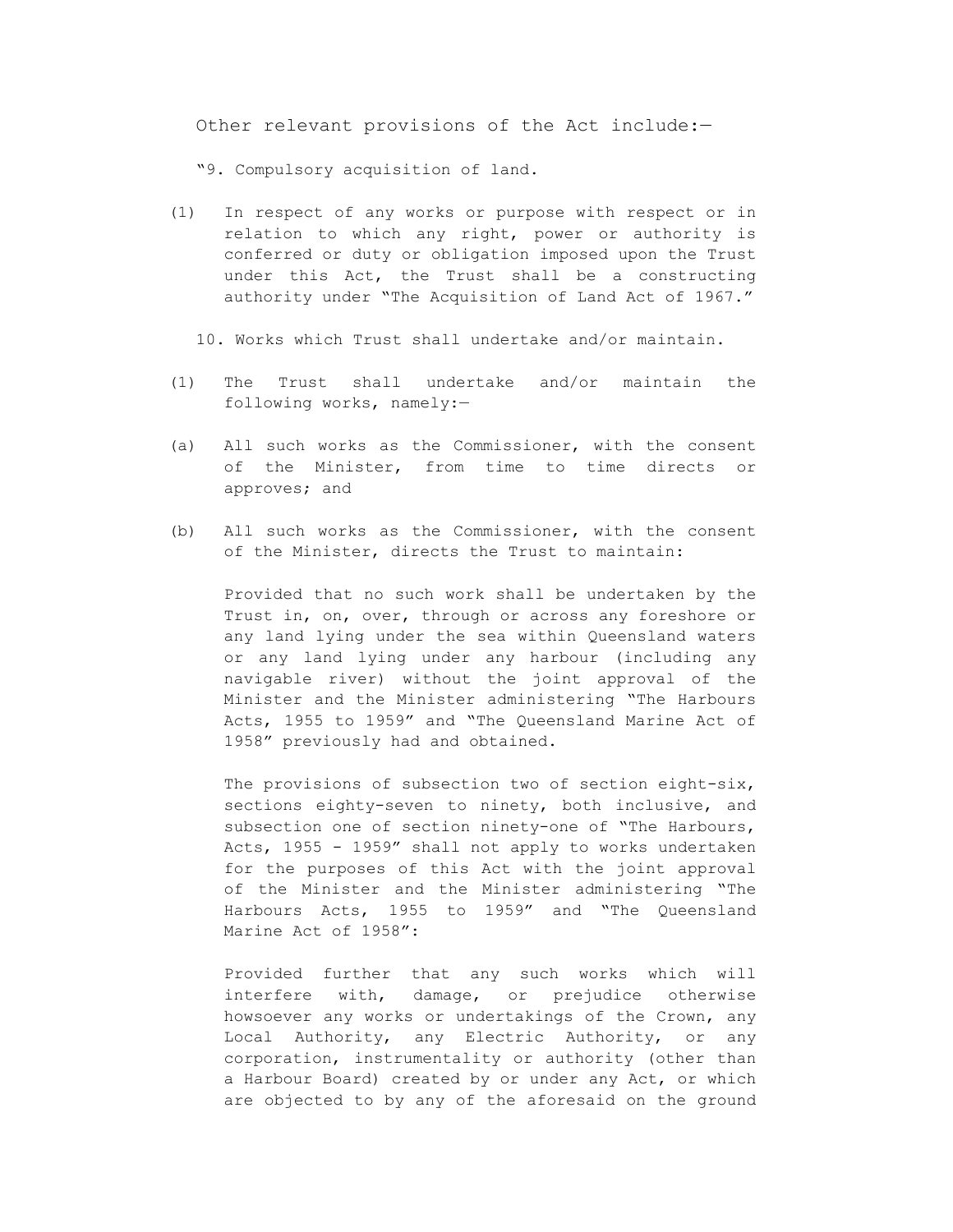of interference, damage or prejudice as aforesaid shall not be undertaken by the Trust without agreement as to the steps and things to be taken and done for preventing or minimising any such interference, damage or prejudice or, failing such agreement, until such steps and things have been determined by the Governor in Council.

(2) Moreover, the Trust shall before the expiration of each year plan a programme of works for the following year and shall submit such plan to the Commissioner who, subject to the consent of the Minister, may approve of same either with or without modification.

This subsection shall not prejudice or limit the power of the Commissioner to direct the Trust to undertake and/or maintain any works.

- (3) The power of the Trust to undertake works includes, but without limiting the ordinary meaning of that term, power, subject to the direction or approval of the Commissioner in that behalf given with the consent of the Minister, to construct, establish, carry out, manage, and/or control the works concerned.
- (4) The Trust may enter into contracts for or with respect to the undertaking and/or maintenance of any works.
- (5) Contracts. The Trust may agree with any owner or, where the owner is not the occupier, with the owner and occupier of any land for or with respect to the undertaking and/or maintenance by the Trust of works in or upon such land or any part thereof and/or for or with respect to the use by the Trust of any land or any part thereof for the purposes of ingress, egress, and regress to and from such land or any other land upon or in which the Trust is undertaking and/or maintaining any works.

Upon production to the Registrar of Titles or, if some other authority is charged with registering instruments of title to the land concerned, then to such other authority, of any such agreement and the lodgment with him of a copy thereof the Registrar of Titles or such other authority shall register same upon all instruments of title to the land concerned, and thereafter such agreement shall, while it remains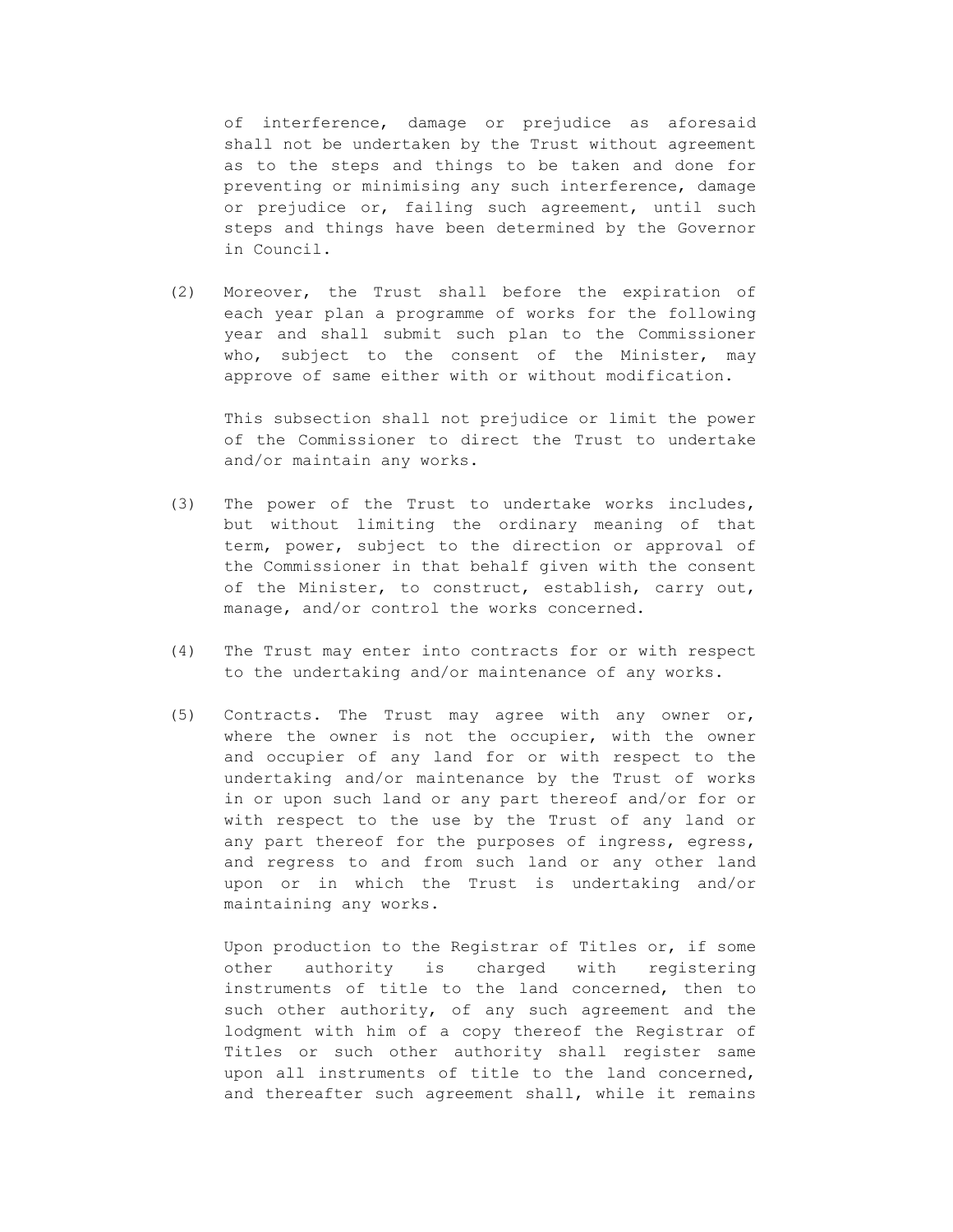in force, be binding upon every person who had at the time of the making thereof, or who, at any time after the making thereof, becomes possessed of any estate or interest (legal or equitable) or any easement, right, power, or privilege over, in, or in connection with such land.

- (6) All contracts or agreements made by the Trust under subsection four or, as the case may be, subsection five of this section shall be effectual in law and shall be binding on the Trust and all other parties thereto, their successors, executors, administrators, and permitted assigns, as the case may be, and in the case of default in the execution of any such contract or agreement, either by the Trust or by any other party thereto, such actions may be maintained thereon and such damages and costs recovered by or against the Trust or the other parties failing in the execution thereof as might have been maintained and recovered if the same contracts or agreements had been made between private persons only.
- (7) The Commissioner or any person authorised in writing by him in that behalf or any member of a Trust or any of its officers or employees authorised in writing on that behalf by the Trust may enter upon any land -
- (a) where an emergency exists, forthwith;
- (b) in any other case, upon seven days' notice in writing being given to the owner or occupier of that land, for the purpose of -
- (c) examining whether any of the provisions of this Act or any requisition, notice or order issued pursuant to this Act is being complied with or is being contravened;
- (d) making any plan or survey or taking levels;
- (e) making any inspection or examination;
- (f) otherwise in or for carrying out any of the powers, duties or authorities conferred or imposed upon the Trust by or pursuant to this or any other Act.

The power to enter upon any land includes power to -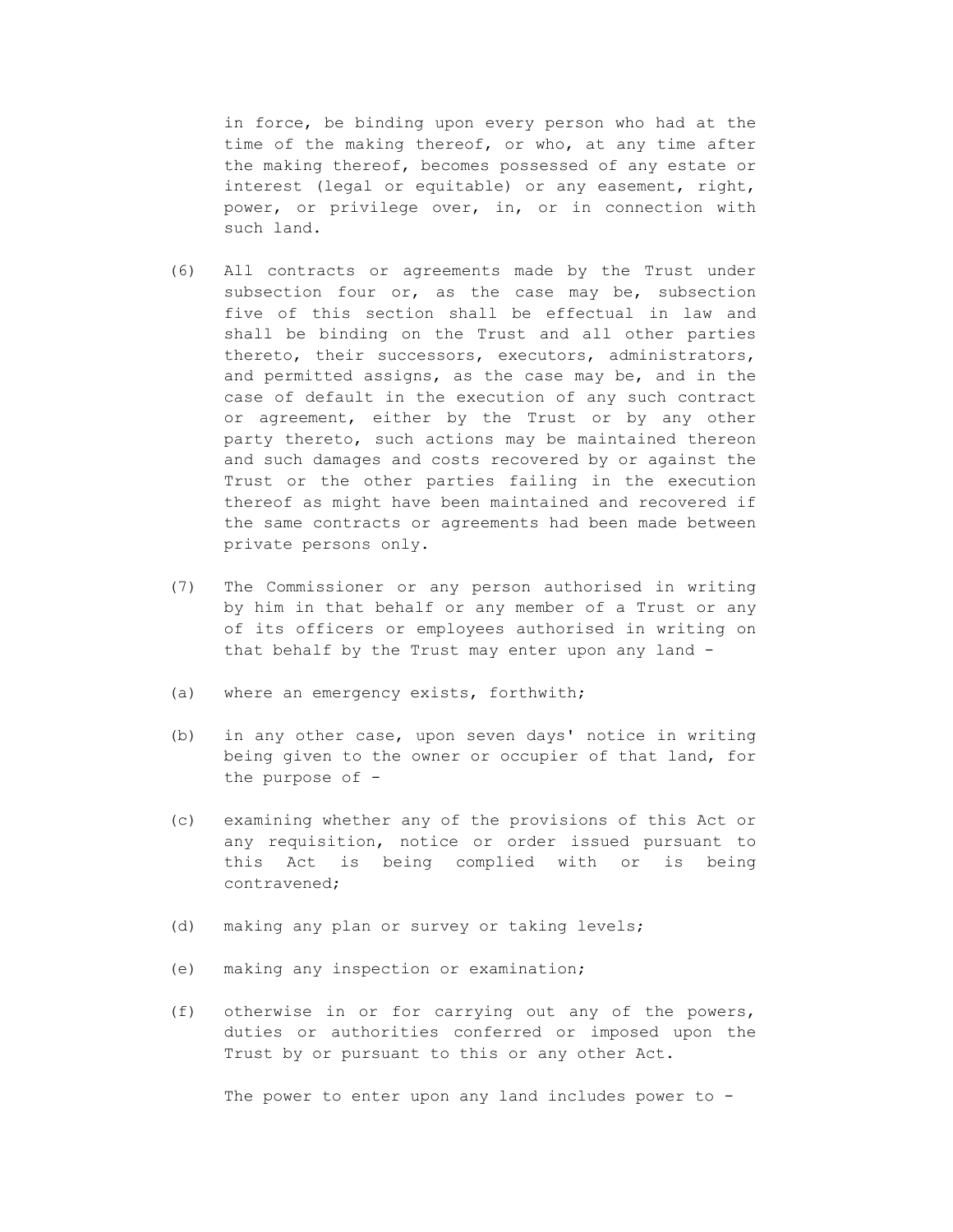- (g) remain upon that land for such time as is necessary to achieve the purpose of such entry and to place or deposit timber (whether dead or growing at the time it is removed as first hereinafter referred to), or other vegetation or aquatic plants, or silt, shingle, soil, sand, gravel, stone, rock or other matter or thing whatsoever, removed from the bed, banks or foreshore of any tidal waters or coastal lake or lagoon, or from the water of the bed or banks of a river or from any adjoining, adjacent or nearby lands, on land adjoining, adjacent to or nearby such place of removal, including, in the case of removal from adjoining, adjacent or nearby lands as aforesaid, on such lands, until it can reasonably be removed or otherwise disposed of by burning (where appropriate, having regard to the nature of the matter or thing in question) or by any other means whatsoever;
- (h) take such assistants, vehicles, materials, equipment or things as are necessary to achieve the purpose of such entry.
- (8) Where consequent upon the exercise of a power conferred by subsection (7) of this section, loss or damage results to the owner or occupier of the land in respect whereof such power is exercised, the Trust, or as the case may be, the Commissioner shall pay compensation therefor to the person or persons entitled thereto.

If the amount of such compensation is not agreed upon it shall be determined by the court or tribunal which would be authorized under this Act to determine the compensation payable in the event of the Trust or, where the Commissioner is to pay compensation, the Trust constituted in respect of the river improvement area in which the land in question is situated, taking the land concerned."

It may immediately be acknowledged that compensation pursuant to s. 10(8) is expressed to be confined to the owner or occupier of land suffering loss or damage consequent upon the exercise of a power conferred by ss. (7) and that that constraint is a material, but in my view not decisive, consideration; c.f. Allan v. Gulf Oil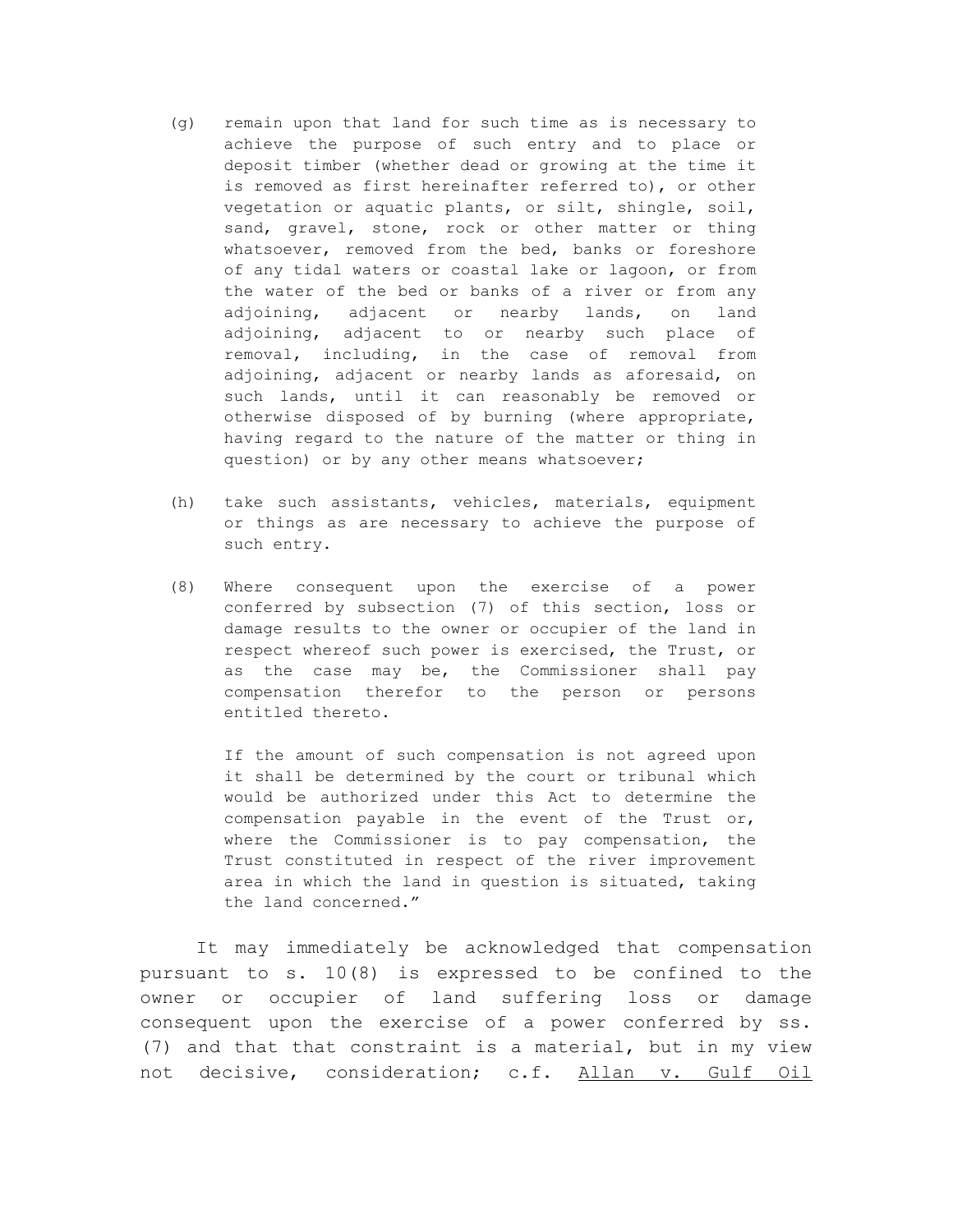Refinery Ltd. (1981) A.C. 1001 per Lord Edwund-Davies at 1016.

I am inclined to view the provisions of s. 10 as mandatory rather than facultative or permissive. In other words upon the Commissioner, with the consent of the Minister, having directed or approved the undertaking or maintenance of "Works" by a River Improvement Trust the Parliament "by express direction ... has authorised the construction and use of ... works carrying with it an authority to do what is authorised with immunity from any action ... "; Allen v. Gulf Oil Ltd. (1981) A.C. 1001 at 1011 per Lord Wilberforce and the cases there cited together with Caprino Pty. Ltd. v. Gold Coast City Council (1982) 53 L.G.R.A. 243 and Yorke Brothers (Trading) Pty. Ltd. v. Commissioner for Main Roads (1983) 1 N.S.W.L.R. 391. The more relevant aspects of these cases have been dealt with in the reasons I earlier published. By the same token the applicable concept of negligence is the limited sense spoken of by Lord Wilberforce at p. 1011 of Allen (ante) which is reflected in the question agreed on between the plaintiff and the first defendant.

If I have correctly understood the submissions made on behalf of the plaintiffs (and I may do the argument an injustice in any event by over simplifying it) they included submissions to the following effect. The definition of "Works" is directed to the prevention of flooding (in (e) and other aspects of the definition). Activities which did not have the consequence of preventing flooding or erosion but rather which cause it consequences complained of by the plaintiffs as a result of work undertaken by the first defendant - were not "Works" in terms of the Act and hence were not authorised by the Act.

Assuming such an argument to be open on the pleadings (in my view a somewhat dubious assumption) having regard to the scheme of the Act manifest in s. 10 the argument would seem to face the same difficulties a comparable argument